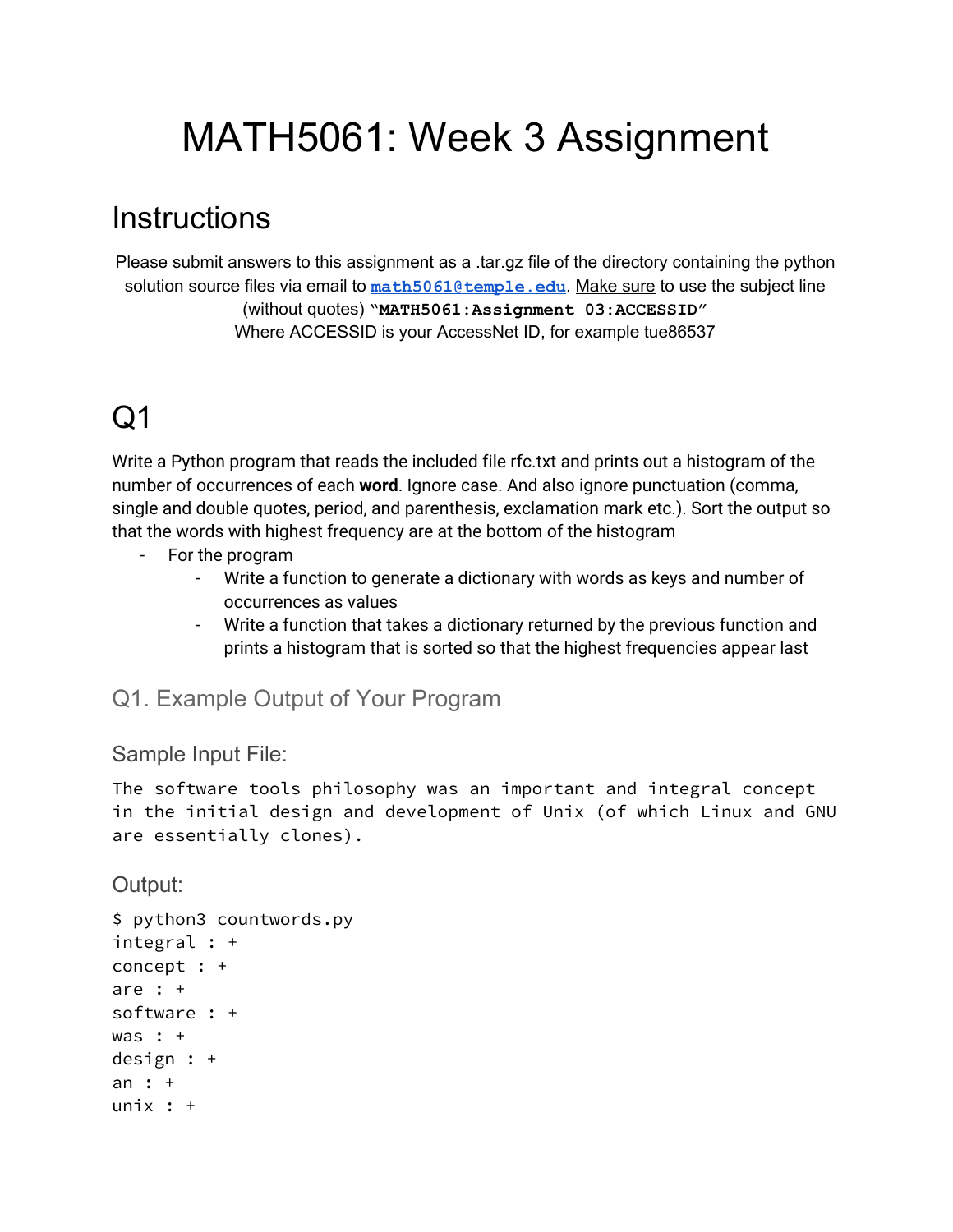```
linux : +
development : +
clones : +
which : +in : +
gnu : +
important : +
essentially : +
philosophy : +
initial : +
tools : +
the : ++
of : ++
and : +++
```
### Hints for Q1.

- It is **very important** that you tackle this exercise in **stages.** Writing the entire program in one go will make your job **harder**
	- In class, I built the "histogram for characters" program in stages verifying that each stage works
	- For example, in the second stage I just write a program that splits the string into characters and prints each one. And then verify that it works correctly for different inputs.
	- Try a similar strategy
- Use str.strip() method to remove punctuation
- The sorted() built-in, when passed the items of a dictionary will return it sorted by the keys (we need it sorted by values)
- sorted() has a parameter called key which is the name of a function that takes one argument and returns the value that should be used for determining the sort order

#### - **Example of using sorted() with a key**

The following program prints a list sorted in two different ways

- With no key function specified. The items are sorted in their natural order
- With key argument set to the name of a function that returns the absolute value of its argument. The resulting list is sorted by its absolute value because sorted() calls myabs() for each element in the list and uses the return value to determine sorting order.